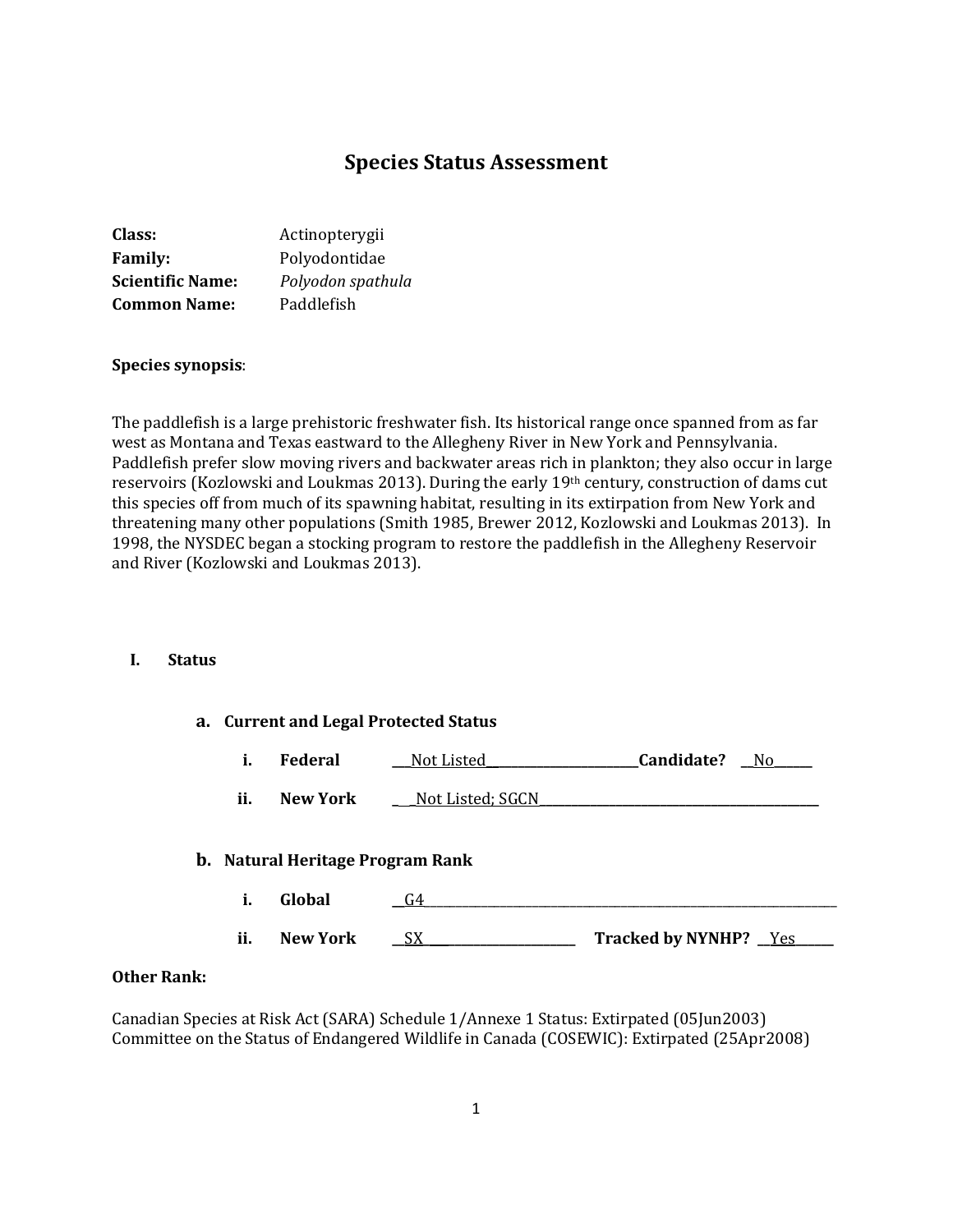### **Status Discussion:**

Populations have been declining in the Mississippi, Missouri, Ohio, and Red Rivers since the turn of the century (Cooper 1983, NatureServe 2012). Some states, including Arkansas and Pennsylvania, have seen increases in populations due to stocking programs which augment existing stocks or attempt to recover historical populations (NatureServe 2012).

## **II. Abundance and Distribution Trends**

- **a. North America**
- **i. Abundance \_\_\_\_\_ declining \_\_\_\_\_increasing \_\_X\_\_\_stable \_\_\_\_\_unknown ii. Distribution: \_\_X\_\_\_ declining \_\_\_\_\_increasing \_\_\_\_\_\_stable \_\_\_\_\_unknown Time frame considered: \_\_\_\_\_**Past 100 years**\_\_\_\_\_\_\_\_\_\_\_\_\_\_\_\_\_\_\_\_\_\_\_\_\_\_\_\_\_\_\_\_\_\_\_ b. Regional i. Abundance \_\_X\_\_\_ declining \_\_\_\_\_increasing \_\_\_\_\_stable \_\_\_\_\_\_unknown ii. Distribution: \_\_X\_\_\_ declining \_\_\_\_\_increasing \_\_\_\_\_stable \_\_\_\_\_\_\_unknown Regional Unit Considered:\_\_**Region 5 - Northeast**\_\_\_\_\_\_\_\_\_\_\_\_\_\_\_\_\_\_\_\_\_\_\_\_\_\_\_\_\_\_\_\_**

| Regional Unit Constant Ca. Region 5 Trollingst |  |
|------------------------------------------------|--|
| Time Frame Considered: Past 20 years           |  |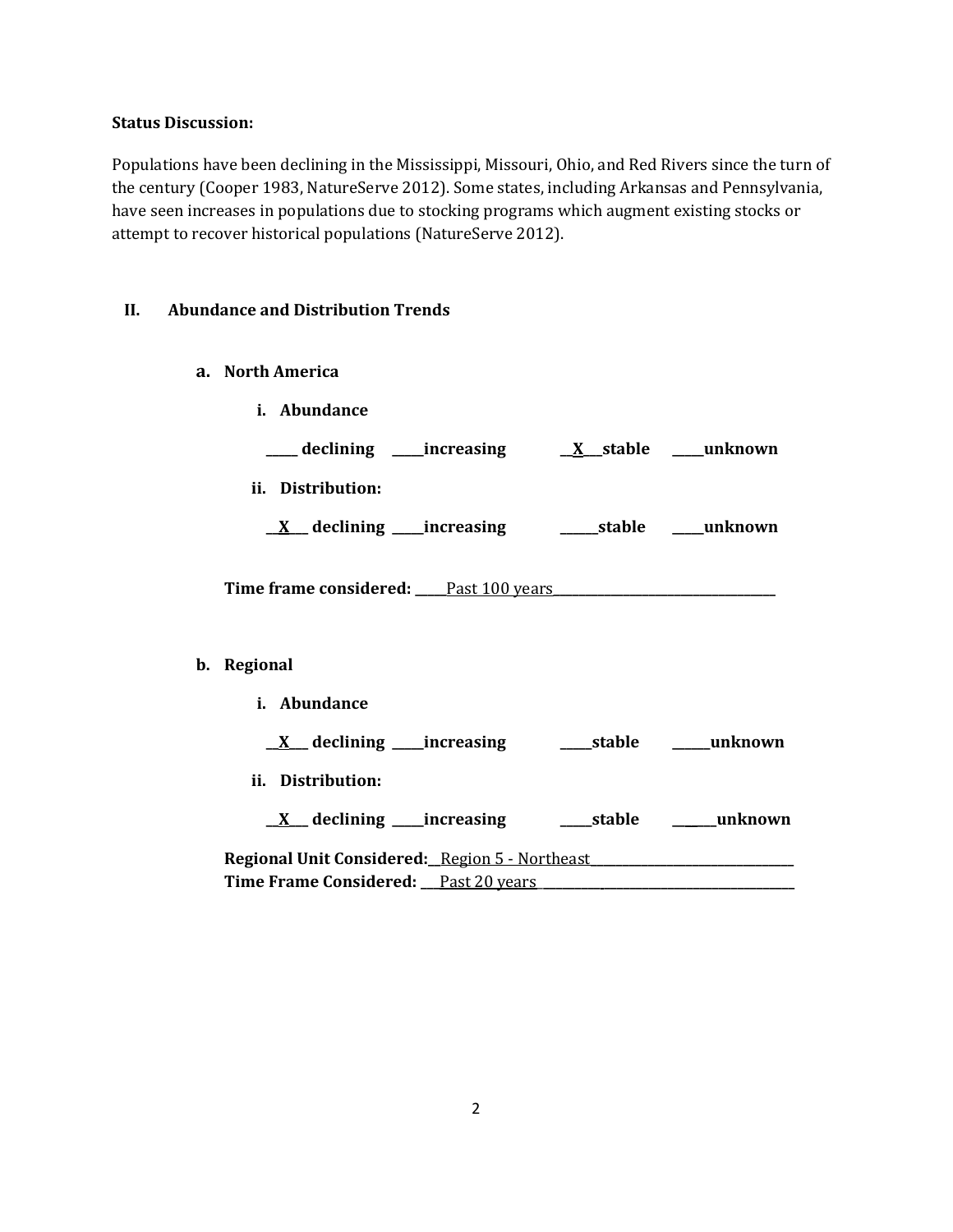**c. Adjacent States and Provinces**

| <b>CONNECTICUT</b>                   | Not Present $X$                                              | No data $\_\_\_\_\_\_\_\_\_\_\_\_\_\_\_\_$ |  |
|--------------------------------------|--------------------------------------------------------------|--------------------------------------------|--|
| <b>MASSACHUSETTS</b>                 | Not Present $X$                                              | No data $\_\_\_\_\_\_\_\_\_\_\_\$          |  |
| <b>NEW JERSEY</b>                    | Not Present $X$                                              | No data ______                             |  |
| <b>QUEBEC</b>                        | Not Present $X_{-}$                                          | No data $\_\_\_\_\_\_\_\_\_\_\_\$          |  |
| <b>VERMONT</b>                       | Not Present $X_{-}$                                          | No data $\_\_\_\_\_\_\_\_\_\_\_\$          |  |
|                                      |                                                              |                                            |  |
| <b>ONTARIO</b>                       | Not Present $X_{-}$                                          | No data _______                            |  |
| i. Abundance                         |                                                              |                                            |  |
|                                      | ___ declining ____increasing _____________stable ____unknown |                                            |  |
| ii. Distribution:                    |                                                              |                                            |  |
|                                      |                                                              |                                            |  |
| Time frame considered: Past 75 years |                                                              |                                            |  |
|                                      | Listing Status: Presumed extirpated (NatureServe 2012)       |                                            |  |
| <b>PENNSYLVANIA</b>                  | Not Present ______                                           | No data _______                            |  |
| i. Abundance                         |                                                              |                                            |  |
|                                      | ___ declining X_increasing _____stable ____unknown           |                                            |  |
| ii. Distribution:                    |                                                              |                                            |  |
|                                      |                                                              |                                            |  |
| Time frame considered: Past 10 years |                                                              |                                            |  |
|                                      |                                                              |                                            |  |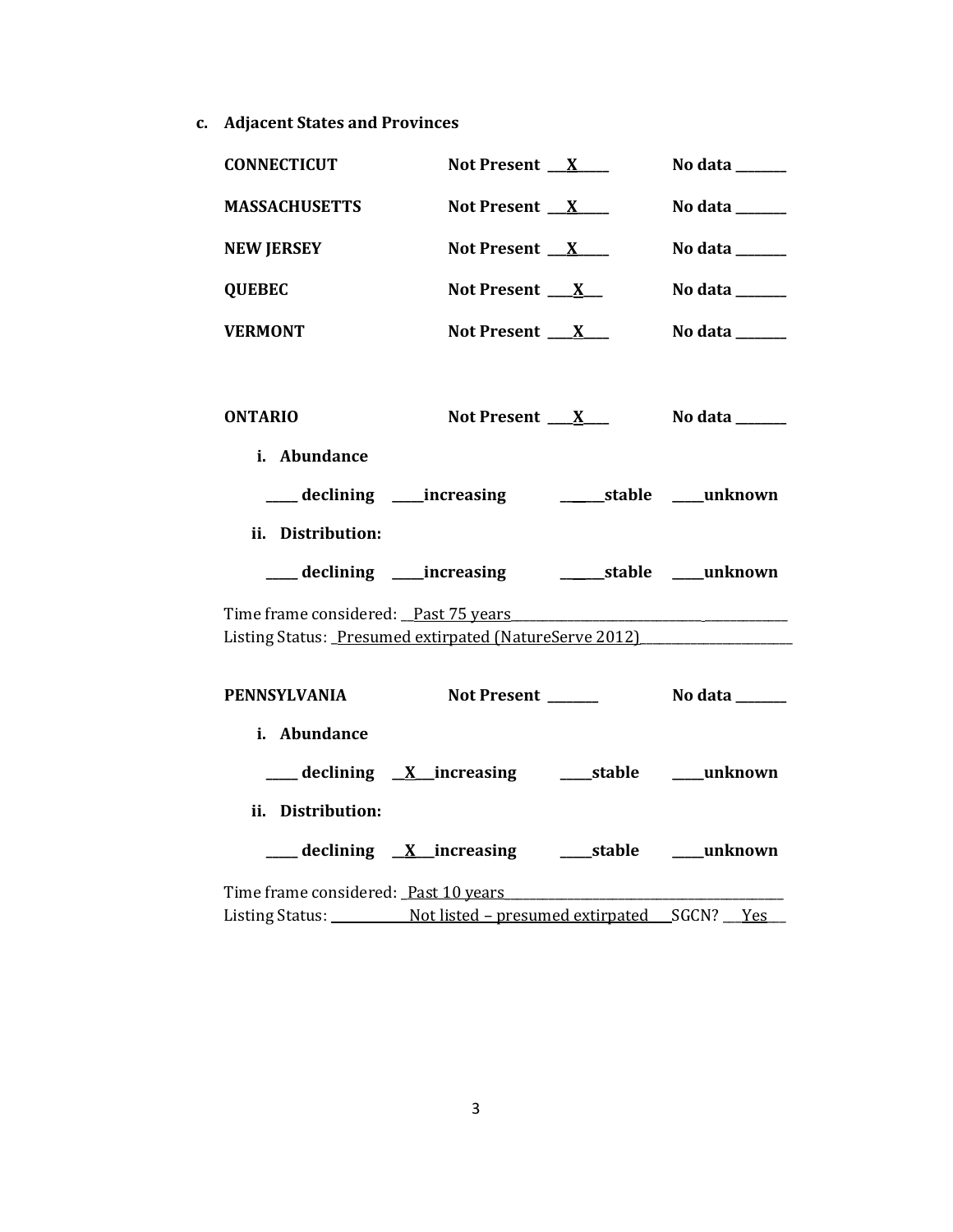| d. NEW YORK                                                  | No data |
|--------------------------------------------------------------|---------|
| <i>i.</i> Abundance                                          |         |
| declining X increasing _______ stable ________ unknown       |         |
| ii. Distribution:                                            |         |
| ____ declining <u>X</u> increasing ____ stable _____ unknown |         |
| Time frame considered: Past 10 years                         |         |

#### **Monitoring in New York.**

Monitoring studies have been conducted to track the location of stocked fingerling paddlefish as well as captured adults in both the Allegheny Reservoir and its tributaries) (Kozlowski and Loukmas 2013). From 2008 to 2011, gill nets were used to capture adult fish to be implanted with transmitters (Brewer 2012). Gill netting occurred each year during May and June, except 2010 when conditions allowed for sampling to start at the end of April (Brewer 2012). Gill nets were fished during the day and over night in the Allegheny River and the upper third of the Allegheny Reservoir (Brewer 2012). All paddlefish caught were measured for total length, eye to fork length, weighed, and some were tagged with a uniquely numbered jaw tag (Brewer 2012). When possible, fish were sexed and examined for signs of reproduction (Brewer 2012). Fish were also examined for the presence of a coded wire tag which was previously implanted in all stocked paddlefish with a handheld wand detector (Brewer 2012). From 2008 to 2011 radio transmitters were implanted in 43 adult fish which were then immediately released (Brewer 2012). These fish are routinely tracked using radio telemetry. When a fish was located during radio tracking, certain habitat characteristics such as depth, current flow, location within the reservoir (Main res., upper res., river/res., river), secchi disk reading, water color, cloud cover, shoreline habitat, site (main navigation channel, secondary channel, channel border), and boat traffic were recorded (Brewer 2012). This information will be used to help identify important paddlefish habitat.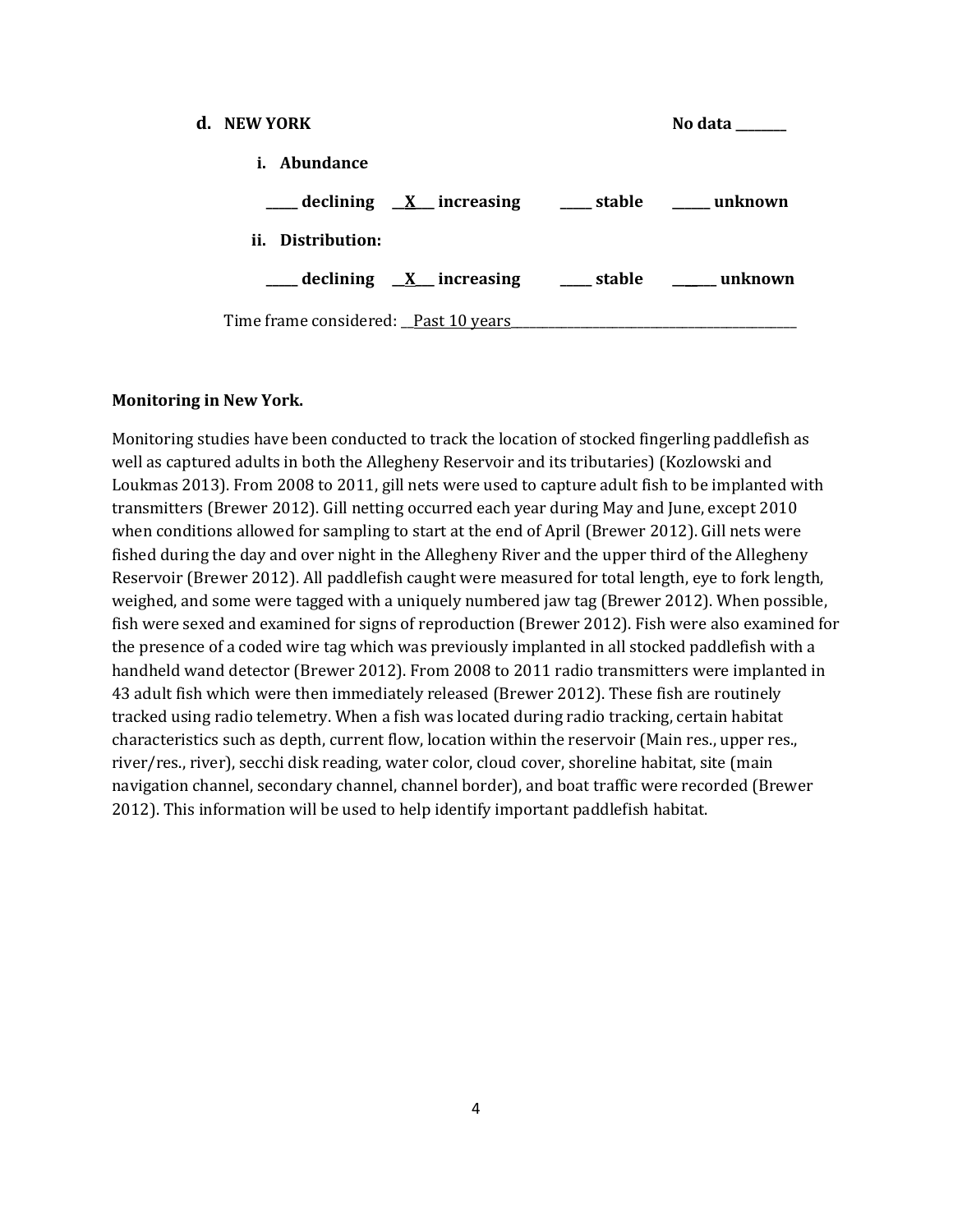#### **Trends Discussion:**

Paddlefish populations across the United States have been in decline for close to 100 years (Cooper 1983, Smith 1985, Pikitch et al. 2005, NatureServe 2012). Many states recognize the importance of the paddlefish fishery and have initiated stocking programs. From 1998-2010 New York State stocked approximately 13,000 fingerlings in the Allegheny Reservoir (Kozlowski and Loukmas 2013). Starting in 1991, Pennsylvania began stocking an average of 6,800 paddlefish annually (Lorson and Argent 2005). Monitoring efforts in Pennsylvania have shown that fish have moved into the Monongahela River, which is significant because they were not stocked there prior to the survey (Lorson and Argent 2005). Also, there is evidence that there are mature paddlefish in the Three Rivers system in Pennsylvania, so natural reproduction is possible (Lorson and Argent 2005). In 1998, New York began a stocking program in the Allegheny Reservoir and its tributaries to try and re-establish the population (see Table 1 for stocking numbers). It is estimated that 25% of stocked fish move through or over the Kinzua Dam; this is an issue because the dam is not equipped with fish passage (M Clancy, personal communication). To date, no natural reproduction has been recorded (M. Clancy, personal communication).

| Year  | <b>Number of Paddlefish</b><br>Stocked |
|-------|----------------------------------------|
| 1998  | 48                                     |
| 1999  | 535                                    |
| 2000  | 132                                    |
| 2001  | 1,878                                  |
| 2002  | 762                                    |
| 2003  | 778                                    |
| 2004  | 803                                    |
| 2005  | 1,433                                  |
| 2006  | 367                                    |
| 2007  | 177                                    |
| 2008  | 1,660                                  |
| 2009  | 164                                    |
| 2010  | 1,592                                  |
| 2011  | 2,150                                  |
| 2012  | 2,061                                  |
| Total | 14,540                                 |

|  |  |  | Table 1: Stocking data for Paddlefish in New York State (M. Clancy, personal communication). |
|--|--|--|----------------------------------------------------------------------------------------------|
|--|--|--|----------------------------------------------------------------------------------------------|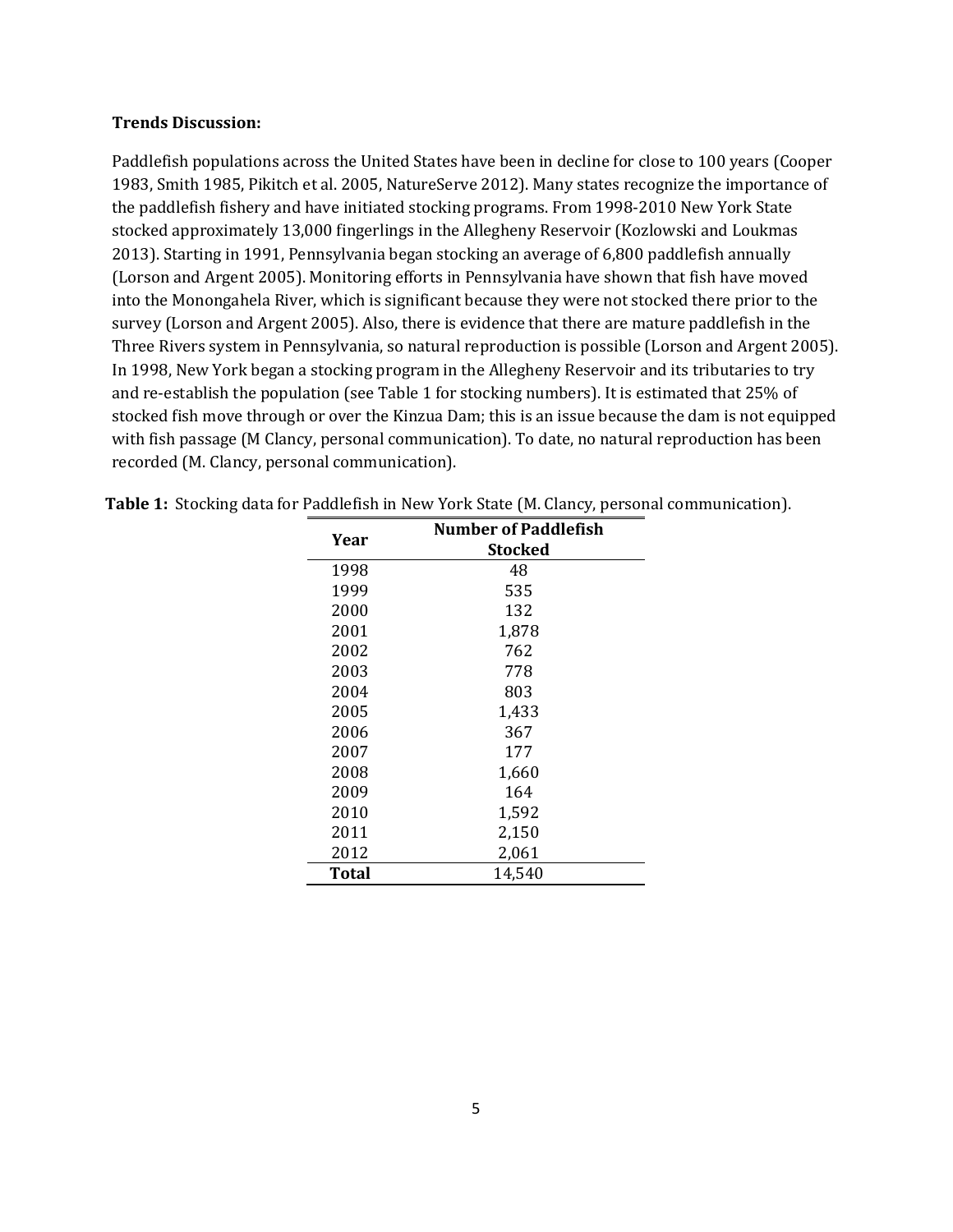

**Figure 1**: Paddlefish conservation status in North America (NatureServe 2012).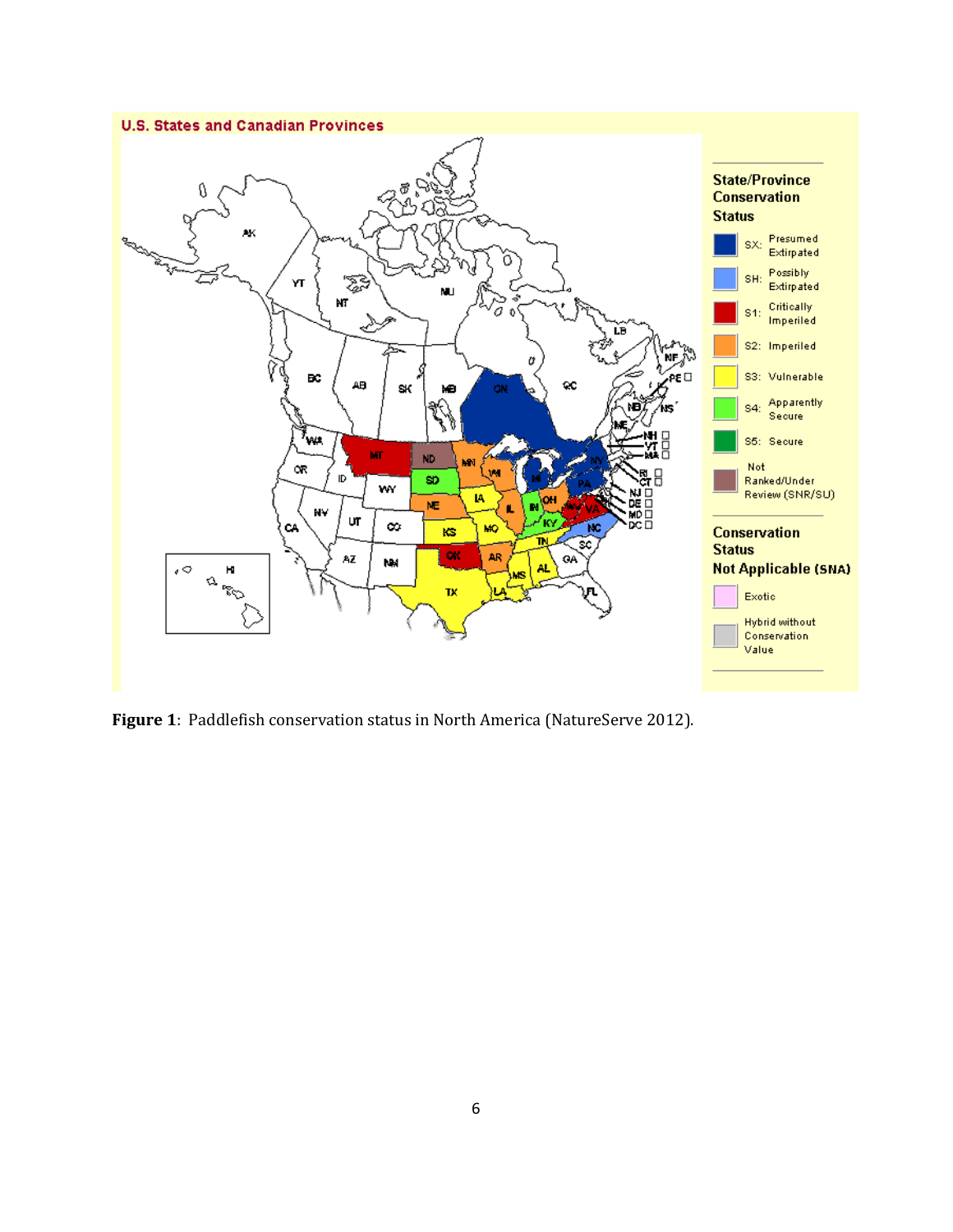

**Figure 2**: Paddlefish distribution by watershed in the United States (NatureServe 2012). May be inaccurate due to recent stocking efforts.



**Figure 3**: Allegheny River Drainage Basin of Pennsylvania showing Allegheny Reservoir, Conewango Creek, and Chautauqua Lake stocking locations (Brewer 2012).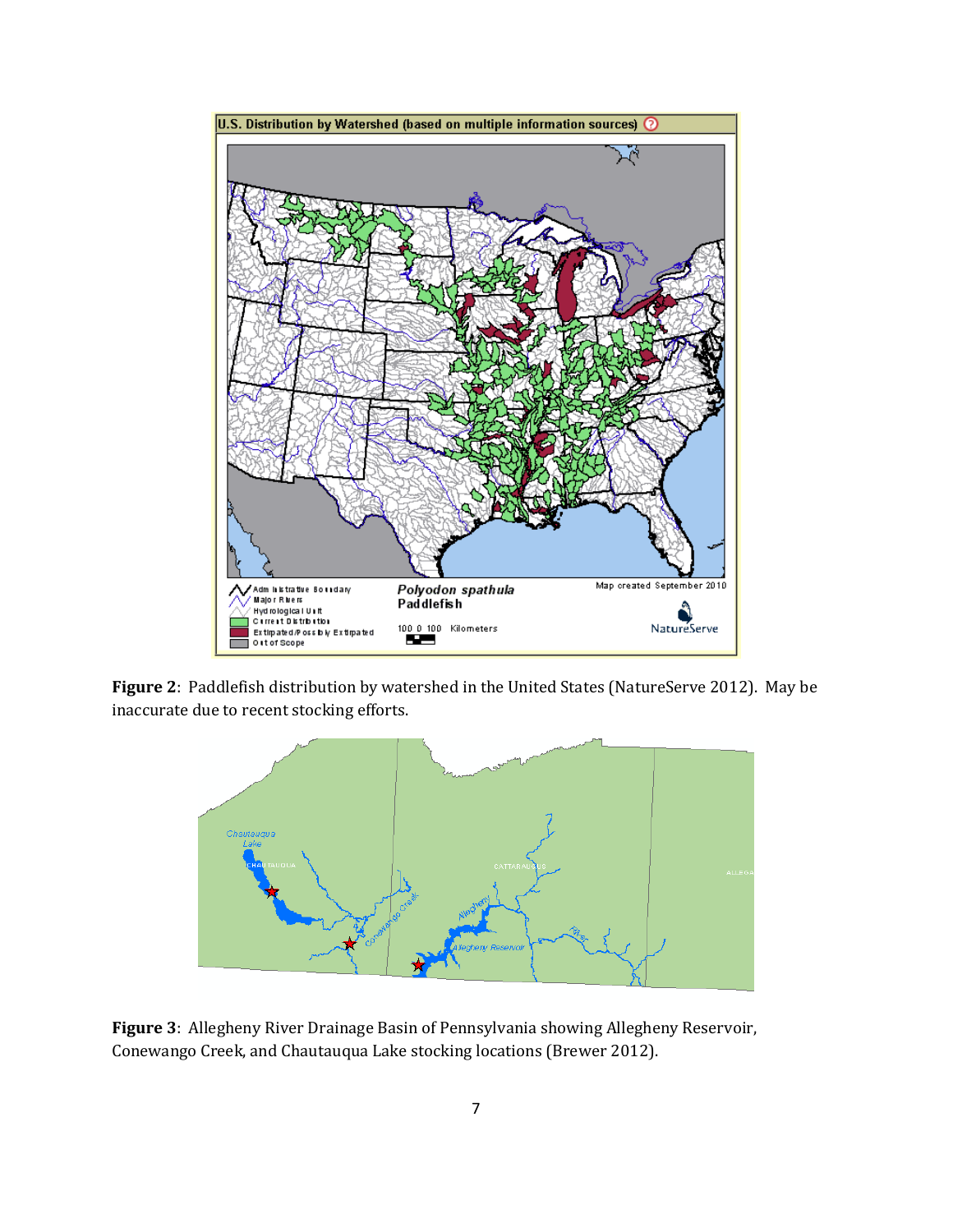### **III. New York Rarity, if known:**

| <b>Historic</b> | # of Animals | <u># of Locations</u> | % of State |
|-----------------|--------------|-----------------------|------------|
| prior to 1970   |              |                       |            |
| prior to 1980   |              |                       |            |
| prior to 1990   |              | 1 watershed           |            |

### **Details of historic occurrence:**

Paddlefish were extirpated from New York in the early 1900s. Prior to the stocking program, there was only one record of a paddlefish in New York based on a photo of a 6 foot 2 inch fish caught in Chautauqua Lake around 1890 (Smith 1985). This fish weighed 123.5 lbs. and was thought to be between 40-60 years old (Smith 1985).

| Current | # of Animals | # of Locations | % of State |
|---------|--------------|----------------|------------|
|         |              | 1 watershed    |            |

## **Details of current occurrence:**

Fish are stocked annually in the Allegheny Reservoir and the Allegheny River (Kozlowski and Loukmas 2013, M. Clancy, personal communication).

## **New York's Contribution to Species North American Range:**

| % of NA Range in New York     | <b>Classification of New York Range</b> |
|-------------------------------|-----------------------------------------|
| $\frac{100}{2}$ (endemic)     | – Core                                  |
| $-76-99$                      | <u>X</u> Peripheral                     |
| 51-75                         | $\equiv$ Disjunct                       |
| 26-50                         | Distance to core population:            |
| $\underline{\mathbf{X}}$ 1-25 | $\sim$ 100 miles                        |

## **IV. Primary Habitat or Community Type:**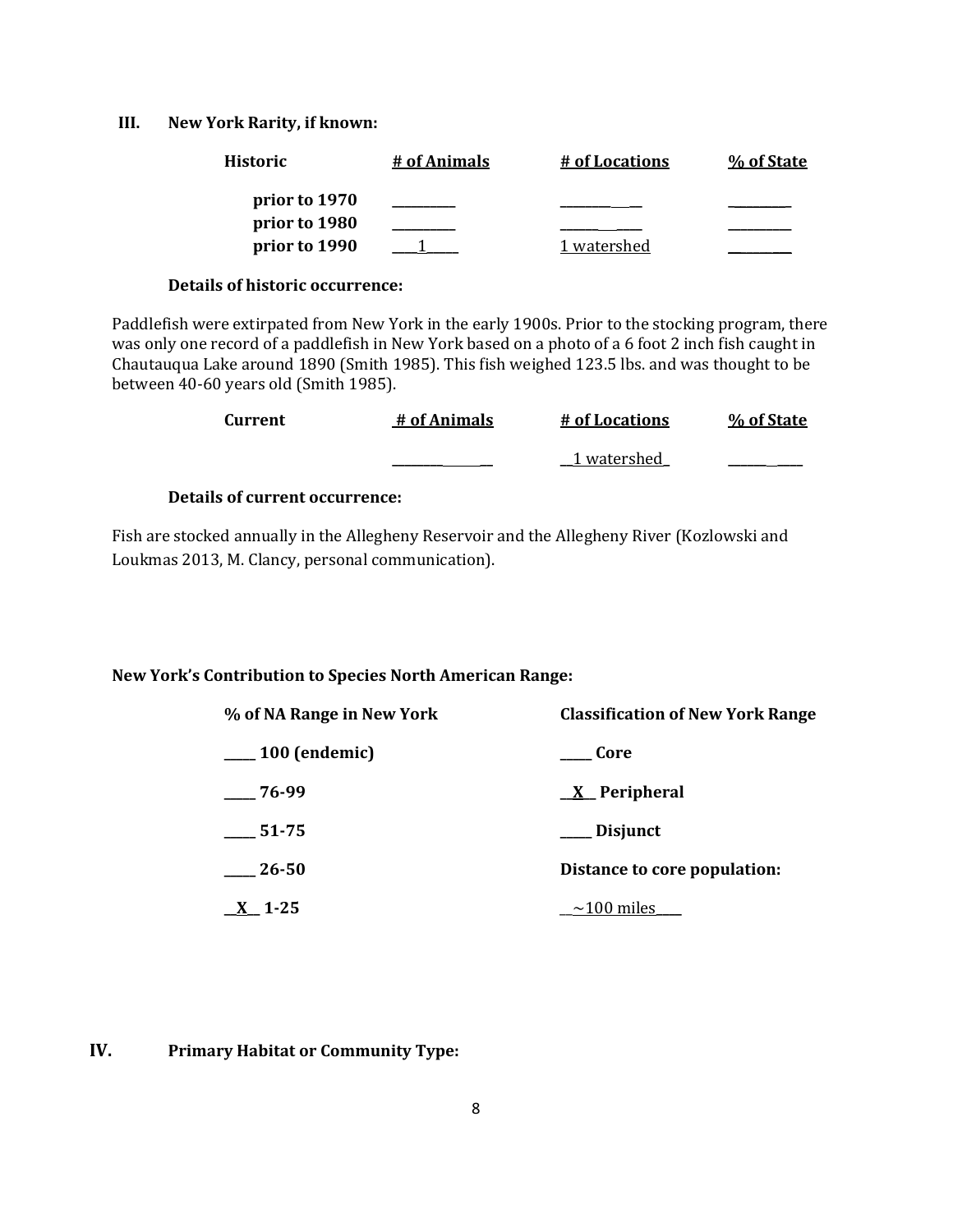- **1.** Summer-stratified Monomictic Lake
- **2.** Large/Great River, Low Gradient, Assume Moderately Buffered

## **Habitat or Community Type Trend in New York:**

| Declining X Stable                      | <b>Increasing</b> | Unknown             |
|-----------------------------------------|-------------------|---------------------|
| Time frame of decline/increase: _______ |                   |                     |
| <b>Habitat Specialist?</b>              | Yes:              | No.<br>$\mathbf{x}$ |
| <b>Indicator Species?</b>               | Yes               | N <sub>0</sub>      |

## **Habitat Discussion:**

This species is confined to lakes and low gradient sections of large rivers (Cooper 1983, Smith 1985). It prefers depths greater than 1.5 meters and seeks deeper water in late fall and winter (NatureServe 2012).

**V. New York Species Demographics and Life History**

**\_\_\_X\_\_\_ Breeder in New York**

- **\_\_X\_\_ Summer Resident**
- **\_\_X\_\_\_ Winter Resident**
- **\_\_\_\_\_ Anadromous**

**\_\_\_\_\_ Non-breeder in New York**

- **\_\_\_\_\_ Summer Resident**
- **\_\_\_\_\_ Winter Resident**
- **\_\_\_\_\_ Catadromous**
- **\_\_\_\_\_ Migratory only**

**\_\_\_\_\_Unknown**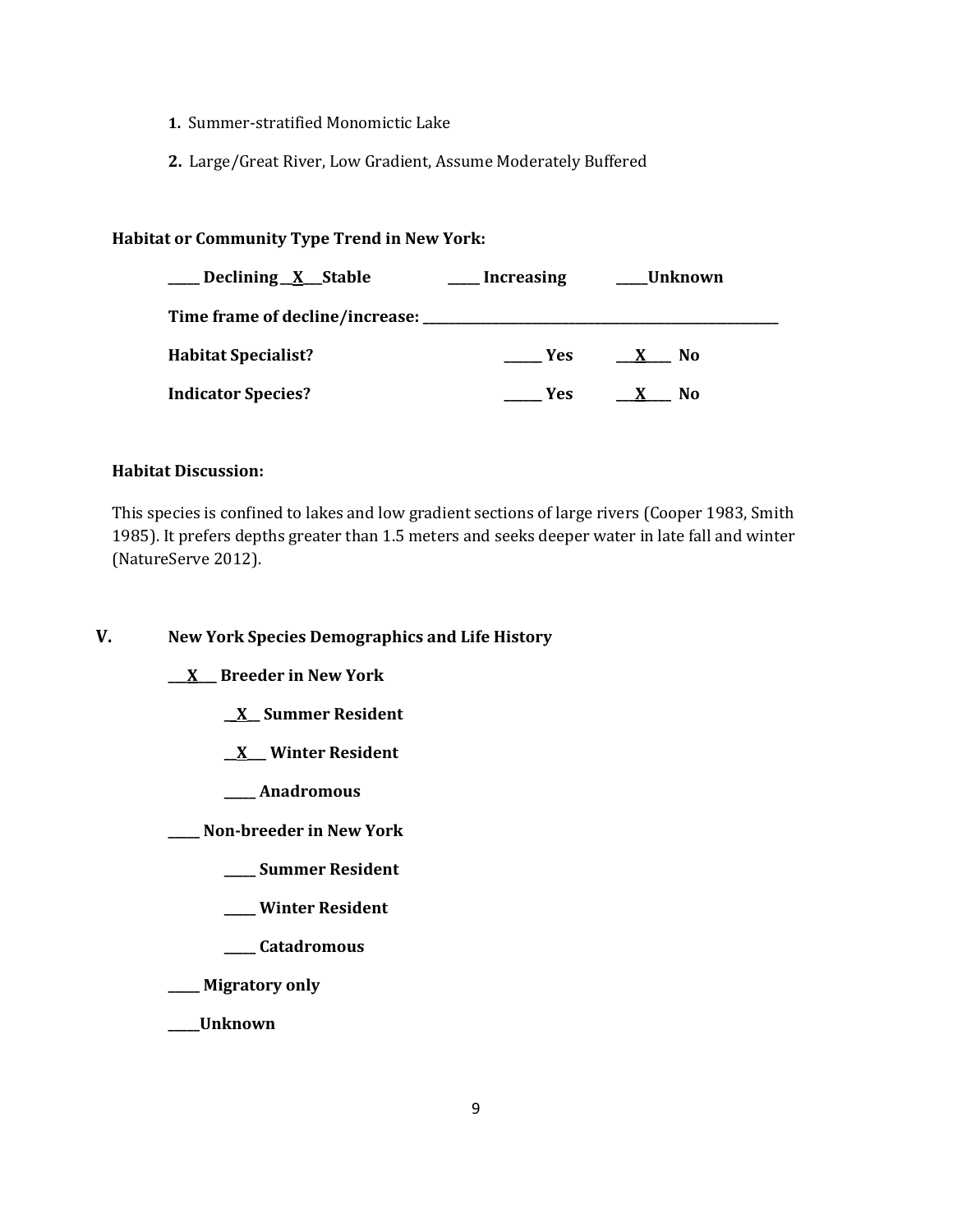### **Species Demographics and Life History Discussion:**

Spawning occurs when water temperatures reach about 50˚ Fahrenheit and the water level rises during early spring (Smith 1985, NatureServe 2012). Males reach sexually maturity at about 7 years of age, females around 10 years (NatureServe 2012). Individuals probably do not spawn every year (NatureServe 2012). After fertilization, eggs gain an adhesive surface and stick to the bottom (Smith 1985). Eggs that did not stick to the bottom will not hatch, while those that did stick hatch after about a week (Smith 1985). Individual fish in Missouri are noted to migrate as far as 55 miles upstream to spawn and may move up to 200 miles in the absence of barriers (NatureServe 2012).

## **VI. Threats:**

The Kinzua Dam is a threat to the New York paddlefish population. It was authorized by the Flood Control Acts of 1936 and 1938 (USACE 2013). The dam was completed in 1965 and has prevented flood damages estimated to total more than \$1 billion (USACE 2013). The Kinzua Dam collects from a 2,180 square mile watershed forming the 12,080 acre Allegheny Resevoir (USACE 2013). Dams prevent stocked fish from returning upstream, if they make it downstream alive. Dams reduce habitat by restricting access to spawning areas, reducing backflow areas, and altering flow regimes (Smith 1985, Brewer 2012). Channelization has also reduced backflow areas and altered flow regimes, reducing paddlefish habitat across the country (Pikitch et al. 2005).

**Are there regulatory mechanisms that protect the species or its habitat in New York?**

## **\_\_\_\_\_\_\_ No \_\_\_\_\_ Unknown**

## **\_\_\_X\_\_\_ Yes (describe mechanism and whether adequate to protect species/habitat)**

The Freshwater Wetlands Act provides protection for wetlands greater than 12.4 acres in size under Article 24 of the NYS Conservation Law. The Adirondack Park Agency has the authority to regulate smaller wetlands within the Adirondack Park.

The Protection of Waters Program provides protection for rivers, streams, lakes, and ponds under Article 15 of the NYS Conservation Law.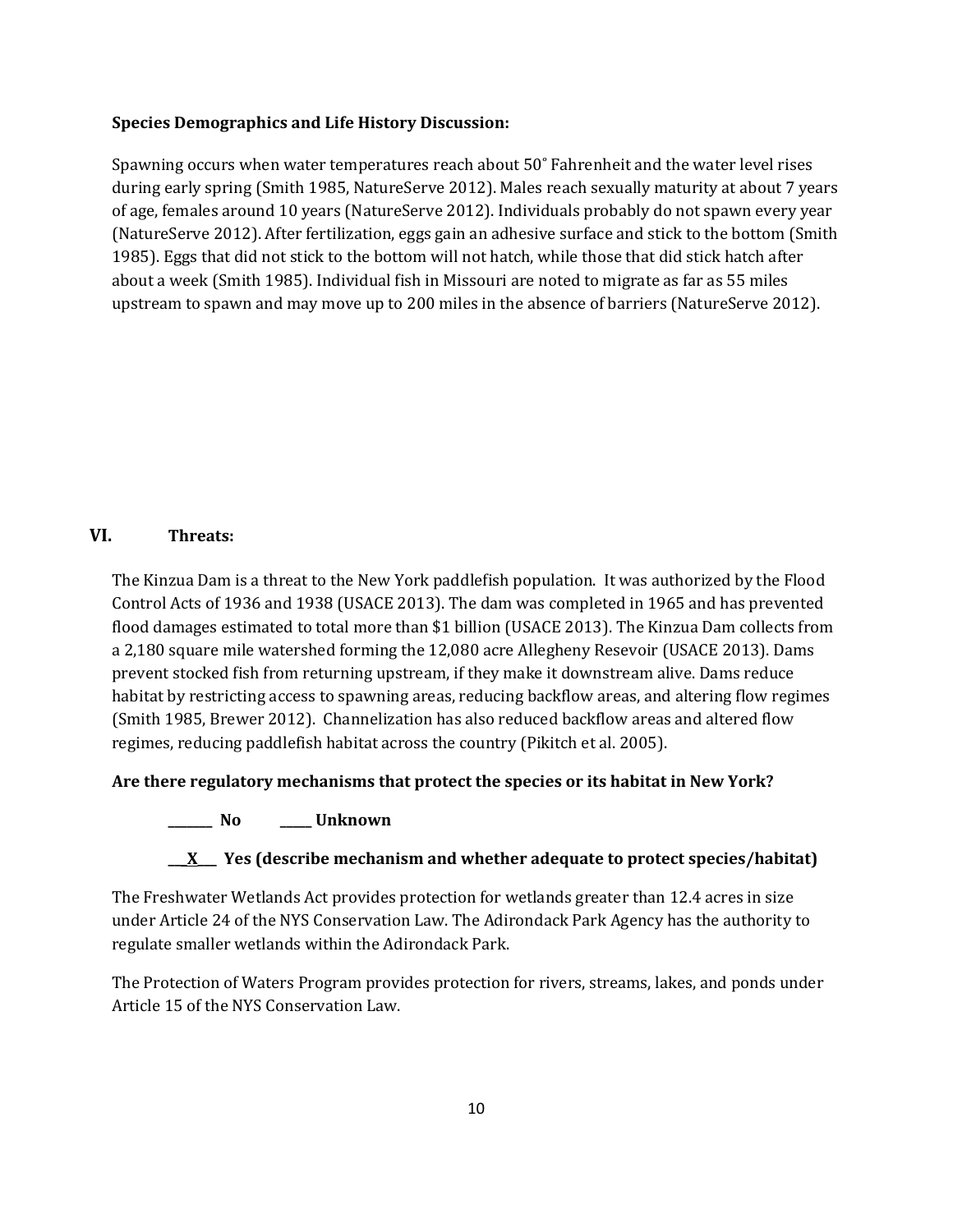## **Describe knowledge of management/conservation actions that are needed for recovery/conservation, or to eliminate, minimize, or compensate for the identified threats:**

Radio telemetry studies and stocking programs should continue to determine how to best conserve and protect paddlefish habitat.

| <b>Conservation Actions</b>       |                                     |  |
|-----------------------------------|-------------------------------------|--|
| <b>Action Category</b>            | <b>Action</b>                       |  |
| Land/Water Management             | Habitat/Natural Process Restoration |  |
| <b>Species Management</b>         | Species Recovery                    |  |
| Species Management                | Species Reintroduction              |  |
| <b>External Capacity Building</b> | Alliance & Partnership Development  |  |

Conservation actions following IUCN taxonomy are categorized in the table below.

The Comprehensive Wildlife Conservation Strategy (NYSDEC 2005) includes recommendations for the following actions for extirpated fishes, which includes the paddlefish.

## **Habitat Monitoring:**

---- Inventories will be completed in all areas where restoration might be practical.

## **Relocation/reintroduction:**

---- Re-establish, if feasible, populations of those endangered fish species now believed to be extirpated from New York.

## **VII. References**

- Brewer, J. 2013. Assessment of paddlefish (*Polyodon spathula*) restoration in the Allegheny River system final report for management of New York state's fish species of greatest concern. NYS Department of Environmental Conservation, Region 9, sub-office, Allegany.
- Clancy, M. 2013. E-mail and excel spreadsheet about paddlefish stocking information. Personal communication.
- Cooper, E.L. 1983. Fishes of Pennsylvania and the northeastern United States. The Pennsylvania State University Press. United States of America.